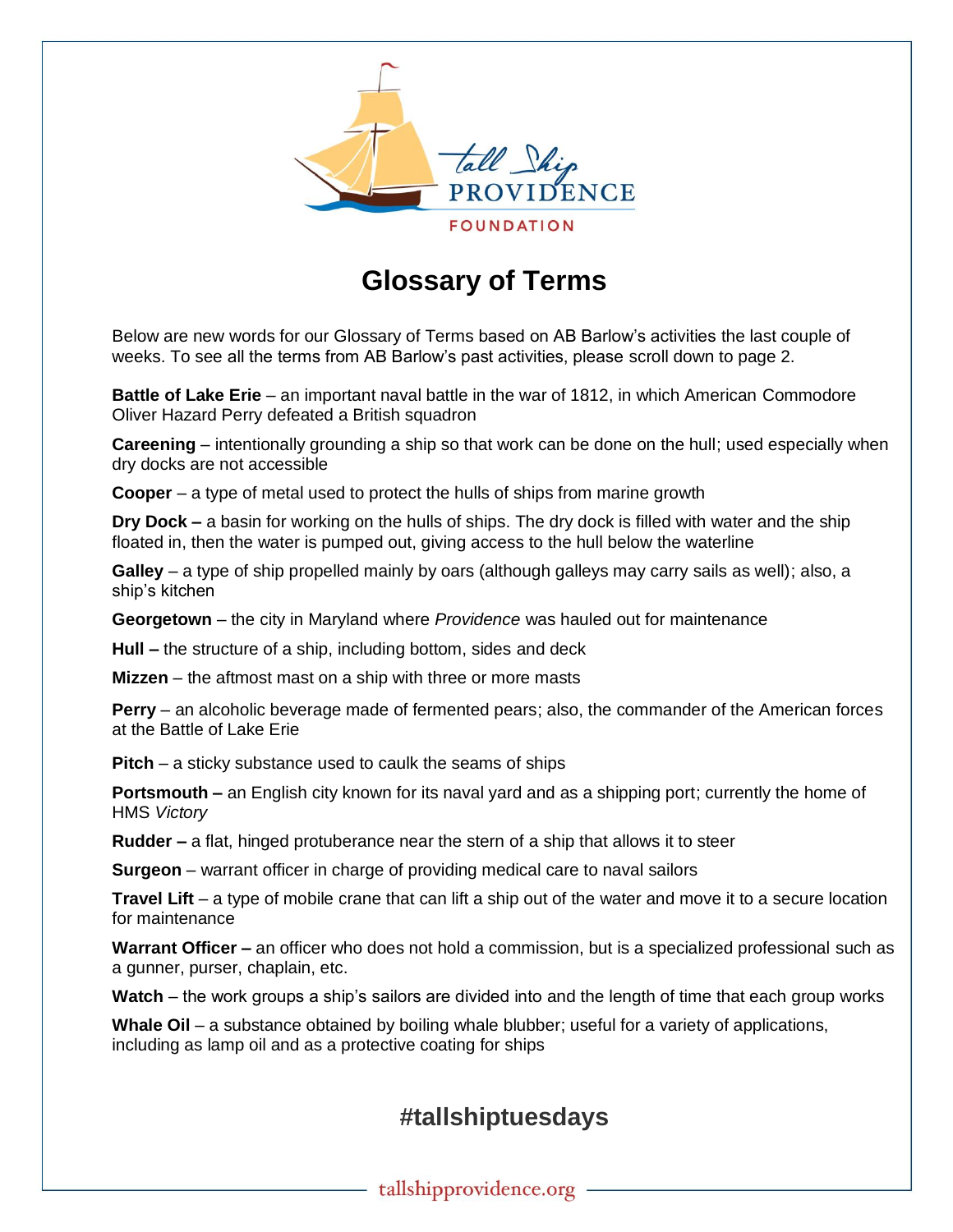

**Words from Previous Glossary of Terms**

**Aft** – near the stern; toward the rear of the vessel

Aft Cabin –often called the captain's cabin, a large cabin at the stern of the vessel

**Anchor** – the device by which, when dropped to the bottom, the vessel is held fast

**Battle of Trafalgar –** a major naval victory for the British over the combined forces of the French and Spanish during the Napoleonic wars

**Belay –** to make fast or tie off a line

**Belaying Pin –** a wooden or metal pin to which lines are secured aboard ship

**Binnacle** – a box near the helm containing the compass

**Boarding Pike –** a long-handled spear-like weapon used for repelling an enemy boarding party

**Boatswain/Bosun –** officer in charge of a ship's deck department. Supervises the hands working on deck and sees to some aspects of ship maintenance

**Boom** – a spar used to extend the foot of a fore-and-aft sail or studding sail

**Bow** – the front of the ship, the rounded part of a vessel forward

**Bowsprit** – a large and strong spar, standing from the bow of a vessel

**Cask –** a barrel used for storing provisions aboard ship

**Chafing Gear** – pads, mats, ropes and other materials tied around pieces of rigging to protect them from rubbing on spars and other parts of the rig

**Cleat** – a piece of hardware with a 'horn' at either end, often affixed to a ship's deck, rail, or to a dock, to which line can be made fast

**Coiling –** the act of placing a line or rope into a series of loops for ease of storage

**Cordage** – a general term for line or rope

**Deck prism** – a prism of glass fitted into the deck to allow light into the compartment below

**Dirk –** a very short sword, traditionally carried by midshipmen in the Royal Navy

**Docking** – the act of poking holes in biscuits prior to baking to prevent them from rising and to allow the moisture to escape

**Dunderfunk** – a foodstuff made of pounded biscuit, molasses, beef fat and water mixed together and baked brown in a pan

**Figure Eight** – twisting line into the shape of the number '8.' Also, a type of knot often used as a stopper knot

**Fore** – toward the front of the vessel, used to distinguish the forward part of a vessel or things in that direction

**Foxes –** pieces of scrap line made by twisting together several strands or yarns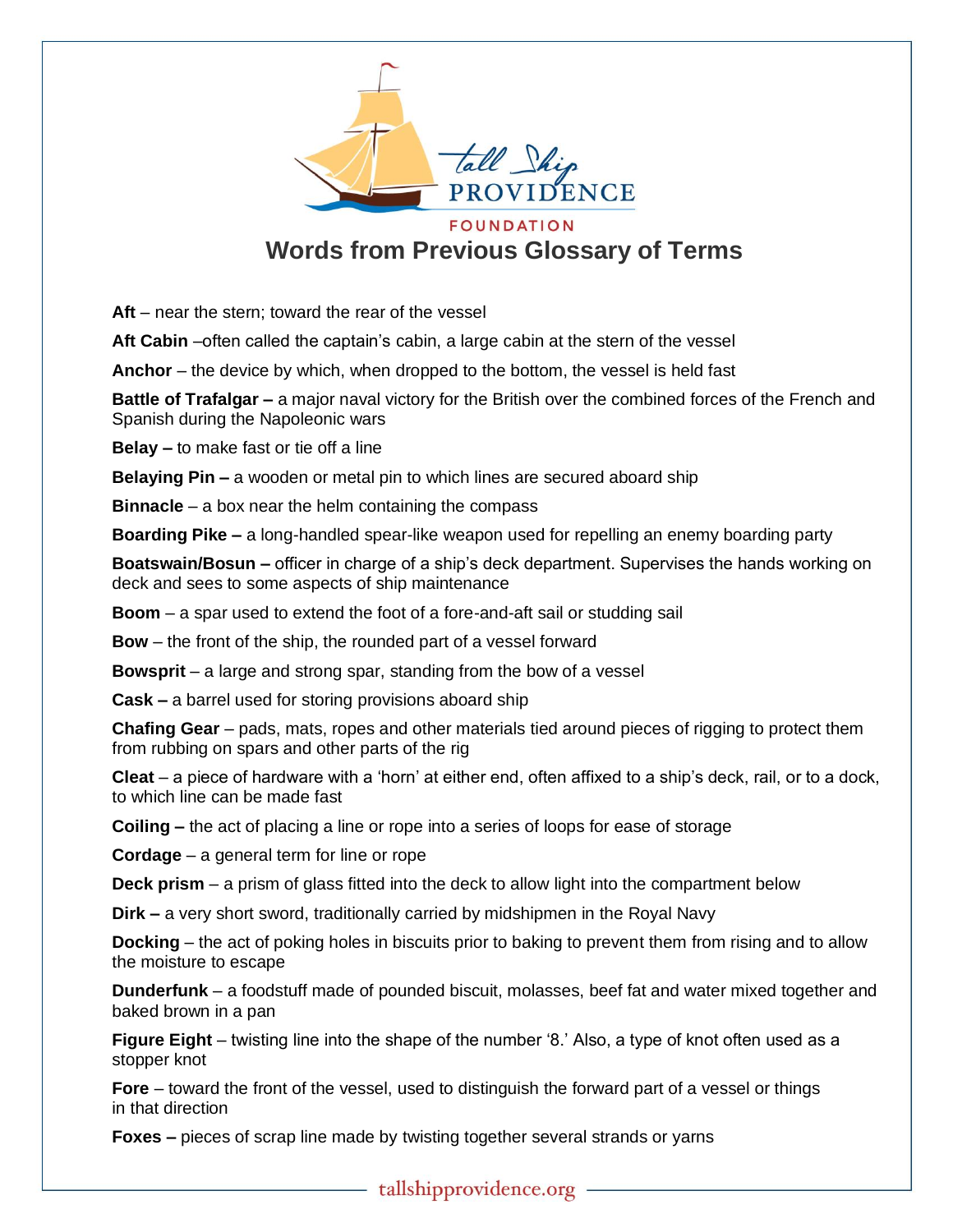

**FOUNDATION** 

**Gantline** – a line rove through a single block on a mast used for raising sailors, tools, pieces or rigging, or other necessary items aloft

**Guns** – armament with a naval carriage; the original *Providence* had 12 four-pound guns and 14 small rail guns

**Gunwale –** the top edge of a ship's hull

**Hand, Reef & Steer –** traditional qualifications of an able seaman, to hand is to take in or furl a sail and to reef is to shorten sail and to steer is to take a turn at the helm

**Hardtack** – one of many names for an unleavened biscuit made of flower and water, and sometimes salt, eaten at sea by Sailors

**Helmsman** – the Sailor stationed at the ship's helm (wheel) in charge of steering and keeping a straight course

**HMS Beagle** – a Royal Navy 10-gun brig-sloop famous for conveying naturalist Charles Darwin around the world

**Idler** – any member of a ship's company not required to stand regular watch. In many navies, this often included warrant officers, such as the surgeon, gunner, and cook

**Jibboom** – the boom rigged out beyond the bowsprit to which the tack of a jib is lashed

**Kink** – an undesirable twist or bend in a line

**Lay** – the way in which a rope's strands are twisted together (for example, a rope that is laid righthanded has its strands twisted together to the right)

**Line** – a piece or rope being employed for a specific task aboard ship (for example, a sheet or halyard)

**Locking Hitch** – a simple knot used for making a line off to a cleat or belaying pin

**Main deck** – the largest deck on a vessel

**Main hold** – cargo hold, also holds provisions, spare parts and sailors

**Marline** – light, two-stranded line; often tarred and used for seizing

**Marlinespike** – a tapered metal spike used to separate strands of rope, untie knots and as a handle for hauling away on seizings, whippings, etc.

**Mast** – a spar set upright from the deck to support rigging, yards and sails

**Merchant Service** – the industry concerned with commercial shipping ventures (i.e., non-military)

**Midshipman** – the most junior commissioned officer rank in many navies

**Pin Rail –** a rail - either free-standing or build into a ship bulwark - that holds belaying pins

**Port** – the left side of a vessel, looking forward, used in place of "larboard"

**Purser** – officer-in-charge of the ship's finances, including purchasing provisions such as biscuits, salt, meat and rum

**Quarter Deck** – raised deck toward the stern where navigation and command of the vessel take place